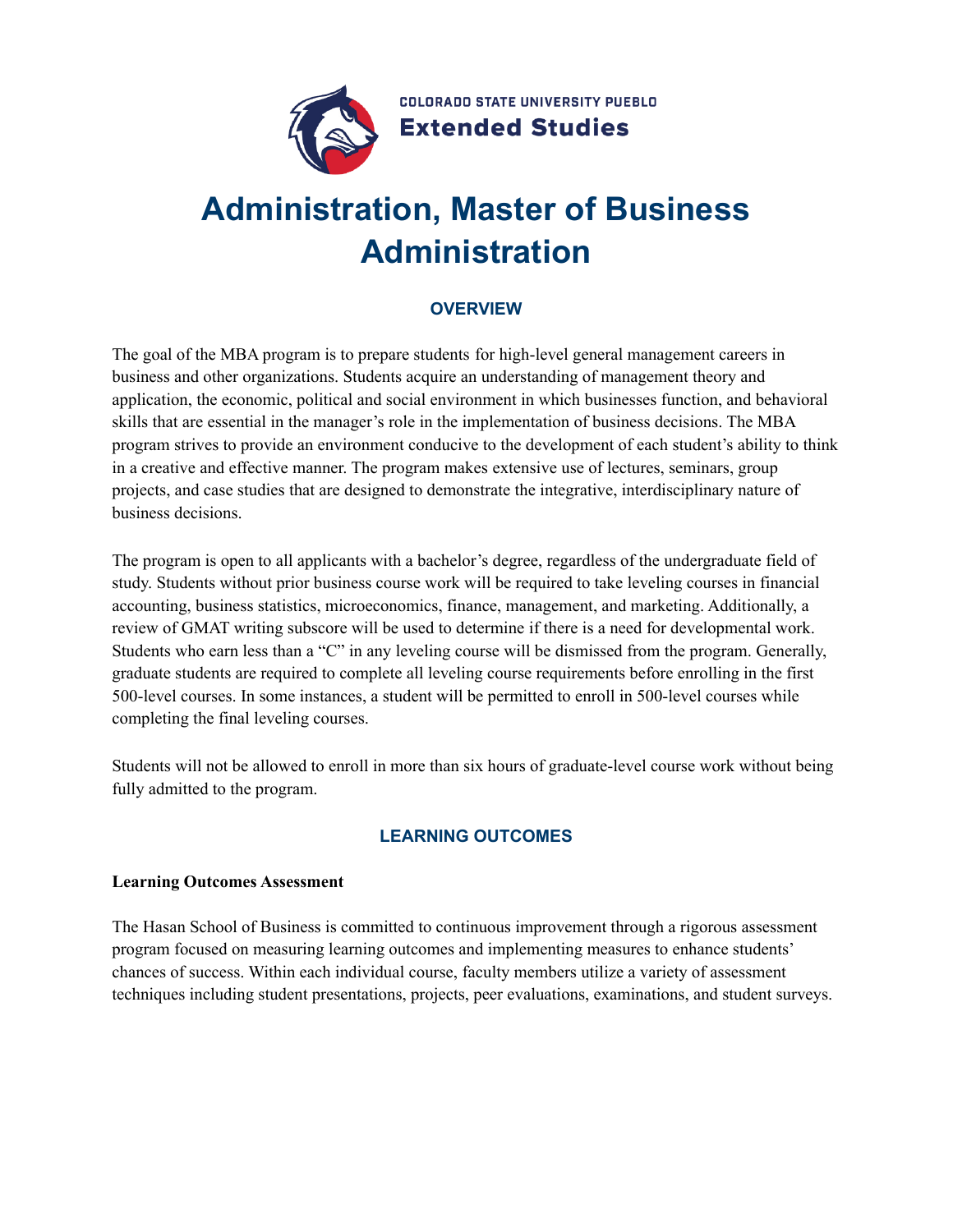

**COLORADO STATE UNIVERSITY PUEBLO Extended Studies** 

### **Learning Goals for the MBA Program**

The Hasan School of Business faculty works diligently to provide graduates with a high-quality education that prepares them for advancement in business. Our program prepares students through achievement of four primary learning goals.

- 1. Expression of Thoughts and Ideas
	- Our graduate students will be able to communicate effectively.
- 2. Decision Making and Problem Solving
	- Our graduate students will be able to analyze problems, identify relevant issues, and craft solutions.
- 3. Decision Making in a Global Business Environment
	- Our graduate students will be able to develop solutions for global business issues.
- 4. Ethical Analysis
	- Our graduate students will be able to evaluate ethical situations and offer appropriate recommendations.

#### **Assurance of Learning**

The use of direct measures of student performance in the Hasan School of Business provides a relevant set of performance data. Reviewed by faculty, discipline groups, the School's Assurance of Learning Committee, and administrators, results of these measures are used to make program improvements. In addition to course grades, direct measures of student performance in the Hasan School of Business include:

#### **The Educational Testing Service (ETS) Major Field Test in Business**

• This test, administered nationwide, assesses what students have learned primarily in courses common to all business majors. Results are compared with those of other business students enrolled at selected peer institutions, as well as nationally.

#### **Course-Embedded Measures**

● Exams, papers, presentations, and projects are course-embedded measures that can be used to assess student performance related to our MBA learning goals.

The Hasan School of Business compiles information to assess the success of MBA graduates. Information is obtained from the CSU Pueblo Alumni Office, the Career Center, and other sources.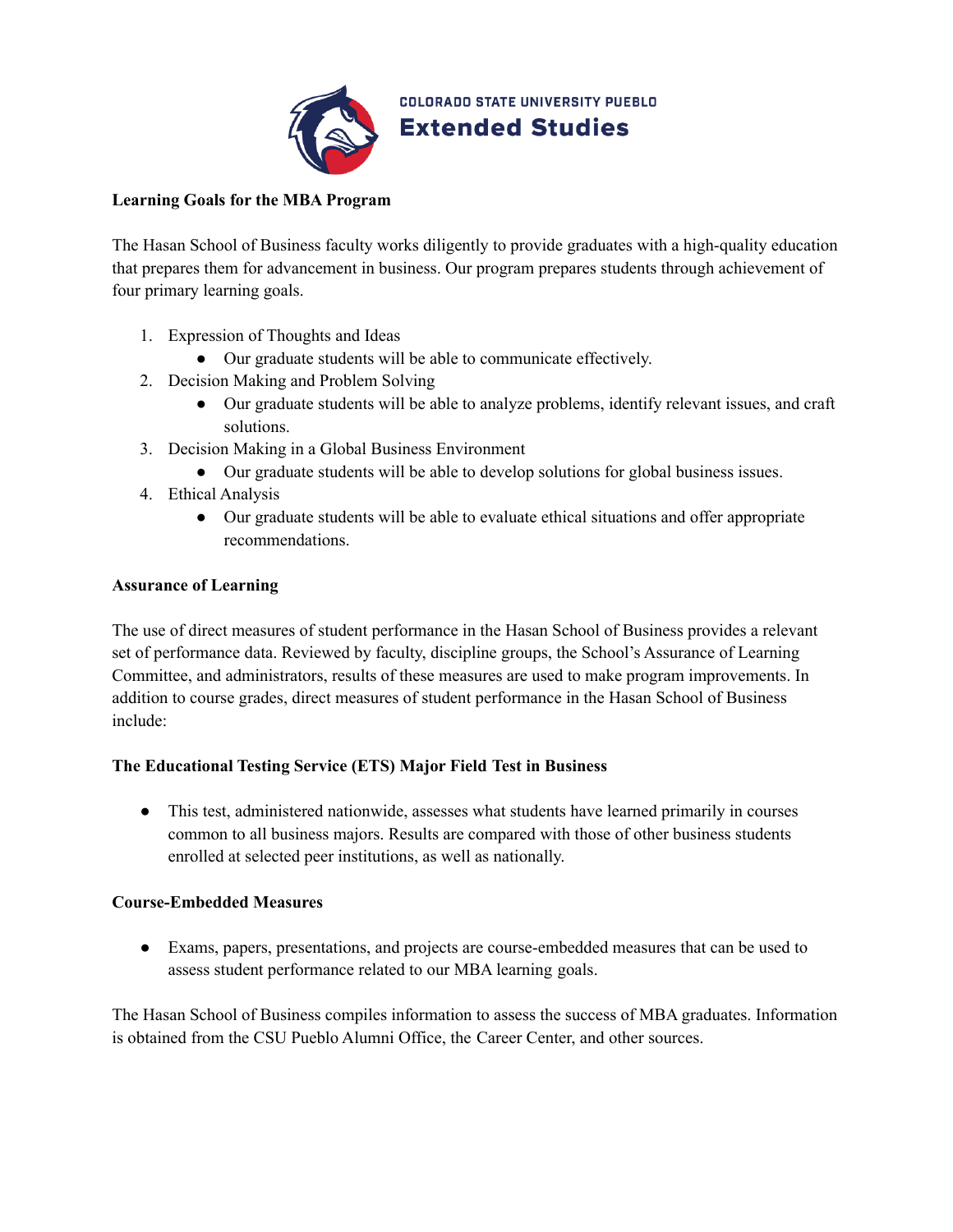

**COLORADO STATE UNIVERSITY PUEBLO Extended Studies** 

# **CURRICULUM**

| Course                                                    | <b>Title</b>                            | Credits        |  |
|-----------------------------------------------------------|-----------------------------------------|----------------|--|
| <b>ACCT 510</b>                                           | <b>Managerial Accounting</b>            | 3              |  |
| <b>BSAD 502</b>                                           | <b>Business Ethics and Environment</b>  | 3              |  |
| <b>BSAD 575</b>                                           | <b>International Business</b>           | 3              |  |
| <b>ECON 510</b>                                           | <b>Economics for Managers</b>           | 3              |  |
| <b>FIN 530</b>                                            | <b>Financial Management</b>             | 3              |  |
| <b>MGMT 511</b>                                           | <b>Production/Operations Management</b> | 3              |  |
| <b>MGMT 520</b>                                           | Management of Organizational Behavior   | $\overline{3}$ |  |
| <b>CIS 565</b>                                            | <b>Management Information Systems</b>   | 3              |  |
| <b>MGMT 585</b>                                           | Management Policy and Strategy          | 3              |  |
| <b>MKTG 540</b>                                           | <b>Marketing Management</b>             | 3              |  |
| In addition, the following MBA courses must be completed: |                                         |                |  |
| <b>Approved Graduate Electives</b>                        |                                         | 6              |  |
| <b>Total Credits</b>                                      |                                         | 36             |  |

All graduate courses for the MBA are listed in the appropriate department sections of accounting (ACCT), business administration (BSAD), computer information systems (CIS), economics (ECON), finance (FIN), management (MGMT), and marketing (MKTG).

#### **HEALTHCARE EMPHASIS**

Students have the option to pursue their MBA with an emphasis in Healthcare Administration. This emphasis may be of particular interest to students who plan to have a career in the healthcare industry, including public and private hospitals, pharmaceuticals, and other medical fields. This pathway prepares individuals for advancement in positions related to business and leadership, such as directors, coordinators, and chief nursing officers.

Additionally, this program is designed to bring healthcare support staff, particularly in the administrative areas, to develop solutions that help patients and support organizational needs and priorities. The program